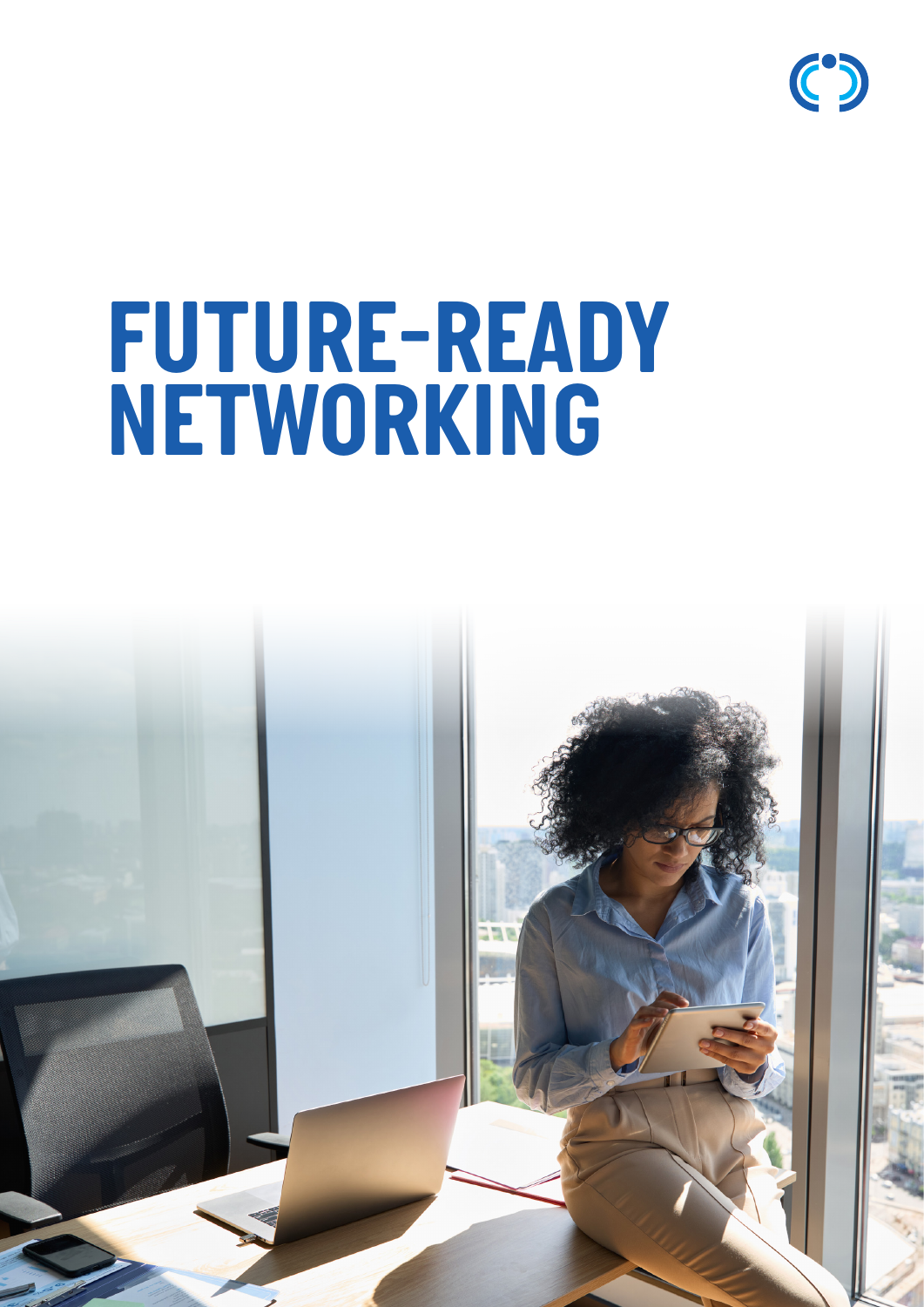## *INTRODUCTION*

*Enterprise networks are complex, only truly understood by the few who manage and administer them, and berated by the many for whom the problem is always "the network". Throughout the past two years "the network" has withstood the significantly increased demands and pressures of remote work, manufacturing and eCommerce activities.* 

*This sweeping statement belies a complex reality. The corporate network of offices and buildings around the globe have often been dormant as few people have attended the office. And "the network" of which we speak is no longer a singular and proprietary entity, it is a "network of networks" that bridges traditional on premises environments to multiple clouds seamlessly at a global scale.* 

*The requirements of the future network will be dramatically greater than that of the past. What exists today, that has adequately serviced the needs of the recent past must be transformed to meet the performance and experience demands of the future. As technology, operational and commercial landscapes change dramatically, is now the time to invest and focus on delivering the network for the future?*

*IS NOW THE TIME TO INVEST AND FOCUS ON DELIVERING THE NETWORK FOR THE FUTURE?*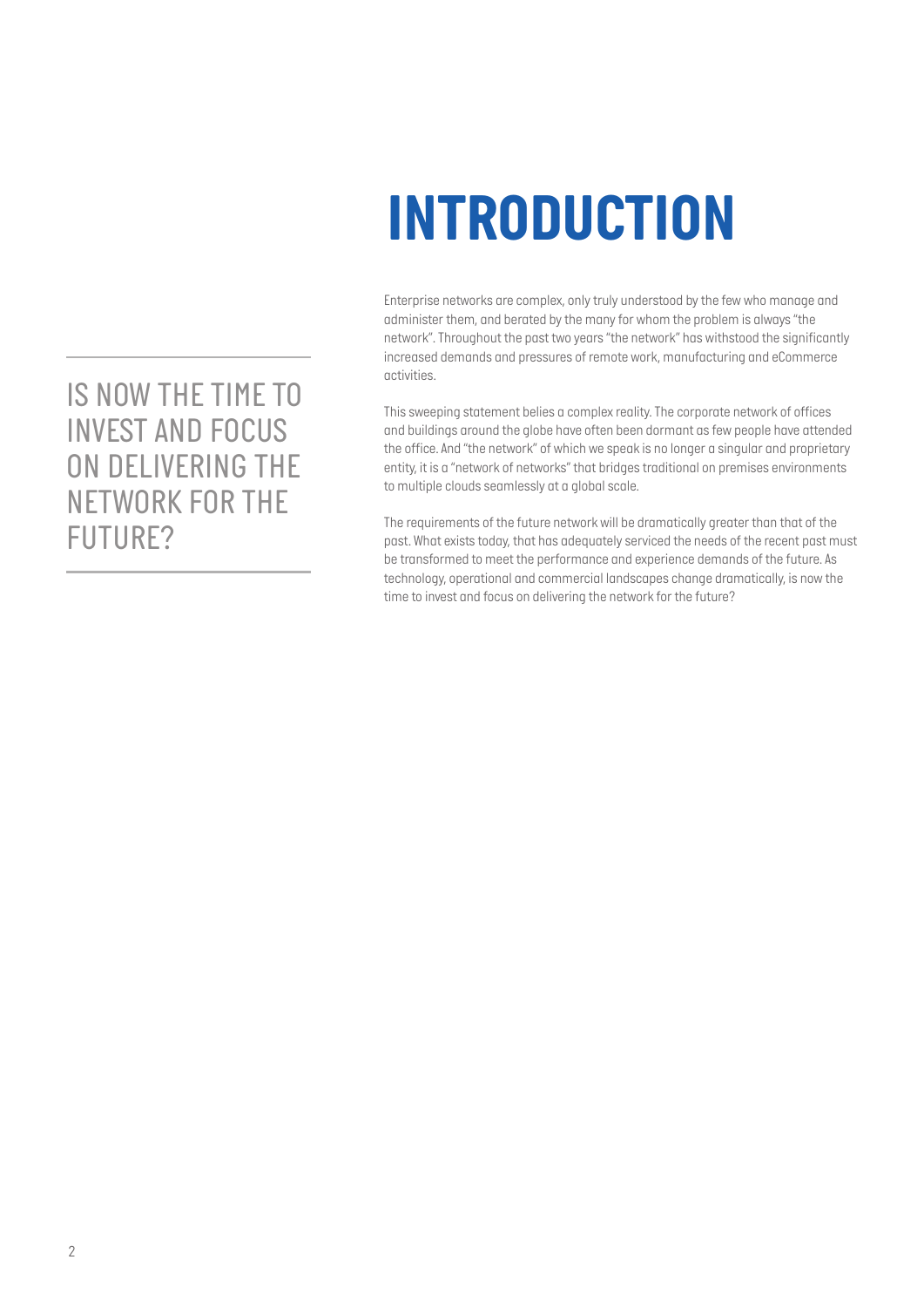#### *SETTING THE SCENE FOR CHANGE*

*Enterprise networks are complex and expensive to implement and run. Multiple comms rooms of spaghetti junction cabling typifies many business premises. But networking technology is going through a dramatic transformation, driven by software and automation driving convergence of network functions. There is also dramatic change to the traditional network backbone, fixed circuits giving way to internet-based connectivity. These factors strive to drive down cost, and increase agility, providing flexible services aligned to the business needs. Network uptime is giving way to assurance of network quality, and flexibility of connectivity is mandatory for a business required to support hybrid work, cloud computing and vigilant cyber security.*

#### *WORK FROM ANYWHERE, AT SCALE, WITH PHENOMENAL CONSUMER EXPERIENCE*

*Whilst always a requirement, the concept of work from anywhere is now different than ever before as a result of the COVID-19 pandemic. For users whom their workstyle permits, work from anywhere (home) is compelling for their own preference and benefit, and critically, an accepted mode of work. This is creating a multitude of impacts to the network, not only to enable and equip users to connect (securely!) from home or public WiFi to corporate resources via remote access solutions, but also the impact on existing corporate networks that are now much less utilised, but still represent a material business investment and operational cost to maintain.* 

*To enable hybrid working has required a transformation in the way users work and collaborate, from primarily physical collaboration and asynchronous digital communication, to real time, virtual collaboration and communication, often over longer working hours. Much of the day is spent on Microsoft Teams or Zoom video calls. Even the traditional phone call has given way to video calling - all of which has added huge additional load onto internet and corporate networks.*

*Since this is a new normal , we must reconsider the mode and principles of remote access. The notion of a traditional VPN, tunnelling all traffic from the client to the corporate data center is outdated in a world where users and businesses rely on internet based services – perhaps even more so than services hosted* 

*from on premises data centers. "Zero Trust" is a fundamental operating principle in the face of cyber security threats from every angle (and Zero Trust Network Access (ZTNA) connectivity solutions are evolving legacy VPN based approaches to greatly enhance security and improve the user experience. Traditional architectures of corporate resource access from within the company office, protected by perimeter security solutions are challenged when neither users or applications exist only in static, company owned locations. This dynamic, location independent employee or IT user behaviour is driving the adoption of alternative convergent networking and security frameworks such as SASE as an alternative mode for remote access and enterprise operational security.*

*Knowledge workers are able (and starting) to return to the office and this brings with it a need to cater for remote working and office working with the requirement and expectation for performant rich collaboration and inherent security. For many users currently the reality is the performance of home WiFi surpasses that of the corporate WiFi. This delta in performance will see frustration turn to resistance in the return to office motion. If we want this to change, the corporate network needs to change.*

*THIS DELTA IN PERFORMANCE WILL SEE FRUSTRATION TURN TO RESISTANCE IN THE RETURN TO OFFICE MOTION. IF WE WANT THIS TO CHANGE, THE CORPORATE NETWORK NEEDS TO CHANGE.*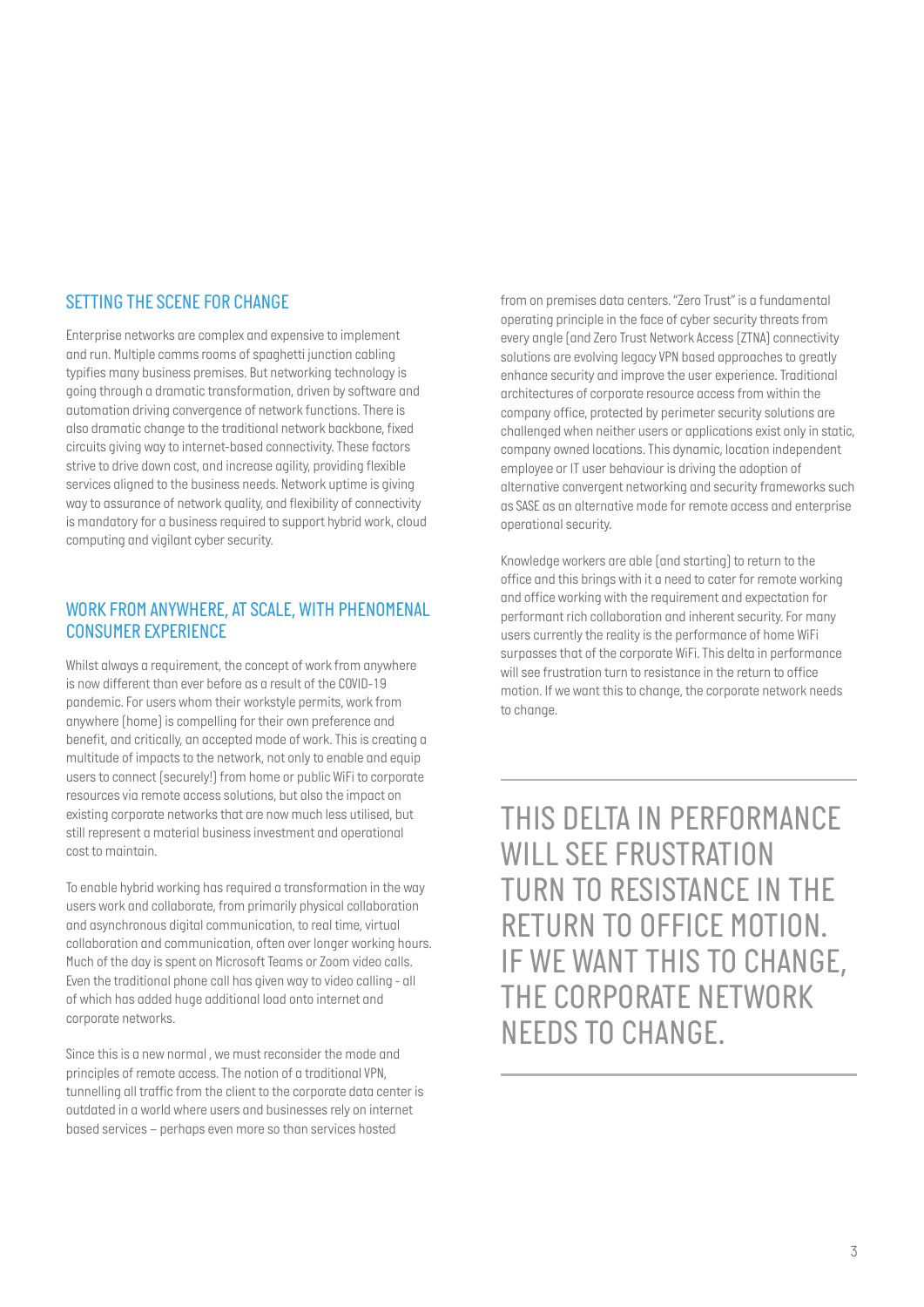### *FUTURE READY CAMPUS AND CORPORATE NETWORKS*

*Current corporate office networks are relics of the prepandemic era. For many WiFi is the default connectivity, which is a positive, but the networks are not scaled for the bandwidth and performance demands of today and tomorrow. We see this in pixelated video and sluggish speech of our office based colleagues, highly frustrating and ironic for those at home on consumer grade broadband which seems to deliver a better experience. Offices need to provide a "best ever wireless" experience if they are to even begin to entice users back with any sort of regularity or scale.*

*Consumption of public cloud resources is also dramatically different now than it was two years ago. Not just collaboration technologies but a transition to public cloud IaaS and SaaS resources has been underway quietly for many years – and this too accelerated during the pandemic era to underpin or enhance business processes. The stark reality is that in a post pandemic era, many businesses accept that office usage will not return to pre-pandemic levels, so office footprints are and will shrink. Rather than being burdened with expensive fixed lines, internet based connectivity and software driven solutions (SD-WAN) are becoming popular.*

*Cost reduction is always a key priority, ever more so with stagnated IT budgets, so operational efficiencies must be delivered. We see this in the network with the shift towards software defined networks (SDN), moving from complex configuration on physical switches and routers to centralised policy driven networks with automation at its core. Network deployment and configuration can be administered and pushed out centrally regardless of geography, and policy adherence and vulnerability controls supported by artificial intelligence (AI) and machine learning (ML) technology. The concept of AIOps is starting to come to the fore in several guises – DevOps, SecOps, CloudNetOps – which are changing and enhancing network operating models.*

*Another factor that is consuming attention is 5G. Though early in its maturity, and limited in availability, what was promised in terms of its throughput and low latency looks like it may deliver in the practice. 5G connectivity for some enterprises is worthy of active consideration and the major telco's are looking to push this out quickly to capture the market, perhaps before the use case, benefit and ROI is fully understood.* 

*There is a potential use case for 5G to support hybrid working, enabling always connected remote workers access to the internet and corporate resources. But perhaps more appealing is the concept of private 5G across a campus environment. A private 5G spectrum across a geographically dispersed campus with the performance and latency benefits is enticing and may provide a new solution to assist with the challenge of legacy debt in existing network infrastructures, or provide the marriage of flexibility and performance to help develop new business ideas. There are particular use cases around healthcare and particularly manufacturing that are in active evaluation – particularly relevant for the transformation of Operational Technology (OT) infrastructures towards industry standard connectivity, and to unlock opportunities in IoT and Edge within the campus and beyond. The opportunity for 5G in IOT and Edge is a topic worthy of its own discussion.*

*OFFICES NEED TO PROVIDE A "BEST EVER WIRELESS" EXPERIENCE IF THEY ARE TO EVEN BEGIN TO ENTICE USERS BACK WITH ANY SORT OF REGULARITY OR SCALE.*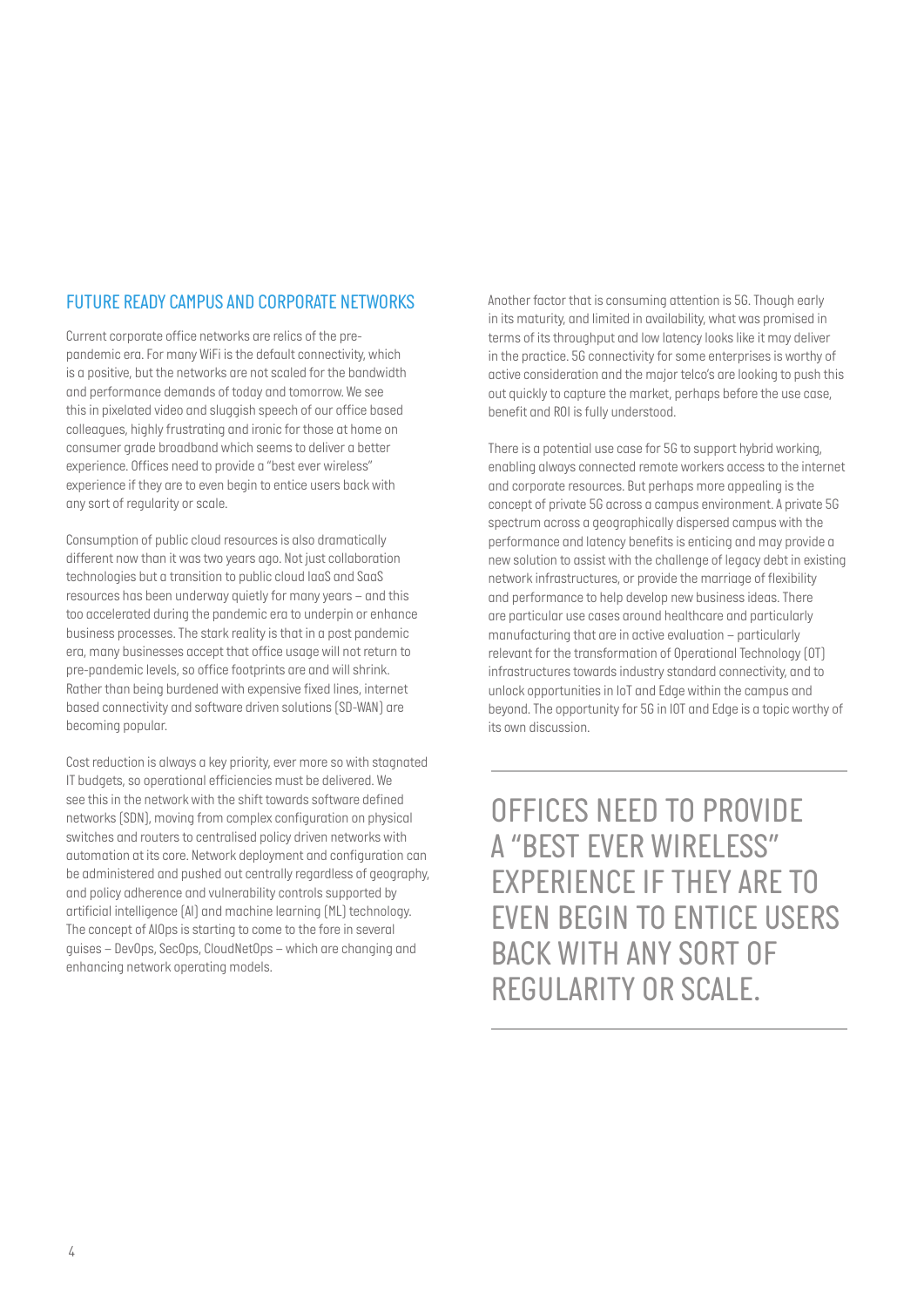#### *THE NETWORK OF NETWORKS – INTERCONNECTING AND MANAGING CLOUD PLATFORMS*

*As public cloud emerged, corporate internet links enabled simple connectivity to these cloud resources, inadvertently helping to propagate shadow IT and other issues. There was a dramatic stand-up of cloud resources without much consideration of networking (let alone a range of other factors!). Whilst the initial set up of the cloud resource seemed easy, the reality was that the architecture was highly sub-optimal, often insecure, and for those services that survived the challenge of scaling became very quickly apparent. A modern enterprise will typically consume multiple public clouds, whether infrastructure or SaaS, and so the corporate network becomes a "network of networks" interconnected by the common internet. But each environment will have its own network configuration, each requiring some degree of administration and management. Businesses have complex competing demands to evaluate and trade off- the benefit and efficiency of native solutions and tooling, versus the case for a 3rd party solution to provide an abstraction from cloud lock-in, and to standardise processes for deployment, configuration and management. But this may come at incremental cost and introduce complexity.*

*Having wrestled with some of these challenges through the virtualisation era, when compute, storage and network disciplines needed to collaborate together, we have matured in recent years to bring engineering and operations closer together via DevOps and similar operating models, such as CloudNetOps which is relevant here. Convergence of technology is pushing (or forcing!) teams closer together to be more effectively in the delivery of services, and have wider spatial awareness of other parts of the technology or operational stack. Automation is imperative in this environment, and we have observed in recent years the technology providers changing from a stance of proprietary closed technology to a recognition of the need to work within broader multi-vendor ecosystems, enabled by APIs and code.* 

#### *BIGGER STEPS TOWARDS A TRANSFORMED FUTURE NETWORK*

*For a lot of businesses there can be no doubt that there is significant "heavy lifting" required to ready and transform the network for current and future requirements. Whether this has the mindshare or investment focus or not, the demands for great user experience, performant consumer access to business services and the driver and benefit of cloud adoption are critical business priorities. The network is at the heart of realising those outcomes. And whilst occasionally referred to as "digital plumbing", perhaps a crude analogy, the metaphor works in so much as whilst it might not instantly capture the imagination for focus and priority, the criticality of the "plumbing" is well understood. So then we must act.*

*There are other emerging themes that warrant consideration and mention. First is the concept of "Network as a Service" (NaaS). The "as a Service" concept is well understood and applied to networking technologies creates opportunities for businesses to consume modern network capabilities without the financial challenges that the transformative activities above would introduce a with downstream operational upside.* 

*There are clearly a range of scenarios for a "NaaS" solution, from the purist, cloud model requiring significant technical maturity, to a commercial and service construct around traditional technology as an extension of traditional managed service arrangements. As is the general argument, the benefit case for "aaS" may suit some types of organisations, but there will also be many for which it won't.* 

*Moving forward toward future network transformations leads to another concept gaining traction and being hyped by the vendors – that being "Intent Based Networking" (IBN). IBN would pull together some of the principles above in terms of automation, cloud and intelligent technologies like AI and ML to action network configuration and policy based on understanding the desired outcome of the network consumer (user, device, or other "thing"). This concept of an intelligent, dynamic network which has the agility, speed and assurance to anticipate and react to the demands placed upon it with limited constraint is a vision for the future where the network becomes invisible and intelligent and at the heart of technology driven business processes and engagement models.* 

*There is a lot to do from where we are today. How much of this vision is required for your business, and how we can better align network capability and outcomes to your business agenda in order to secure the investment in technology and operations required to support continued growth and success?*